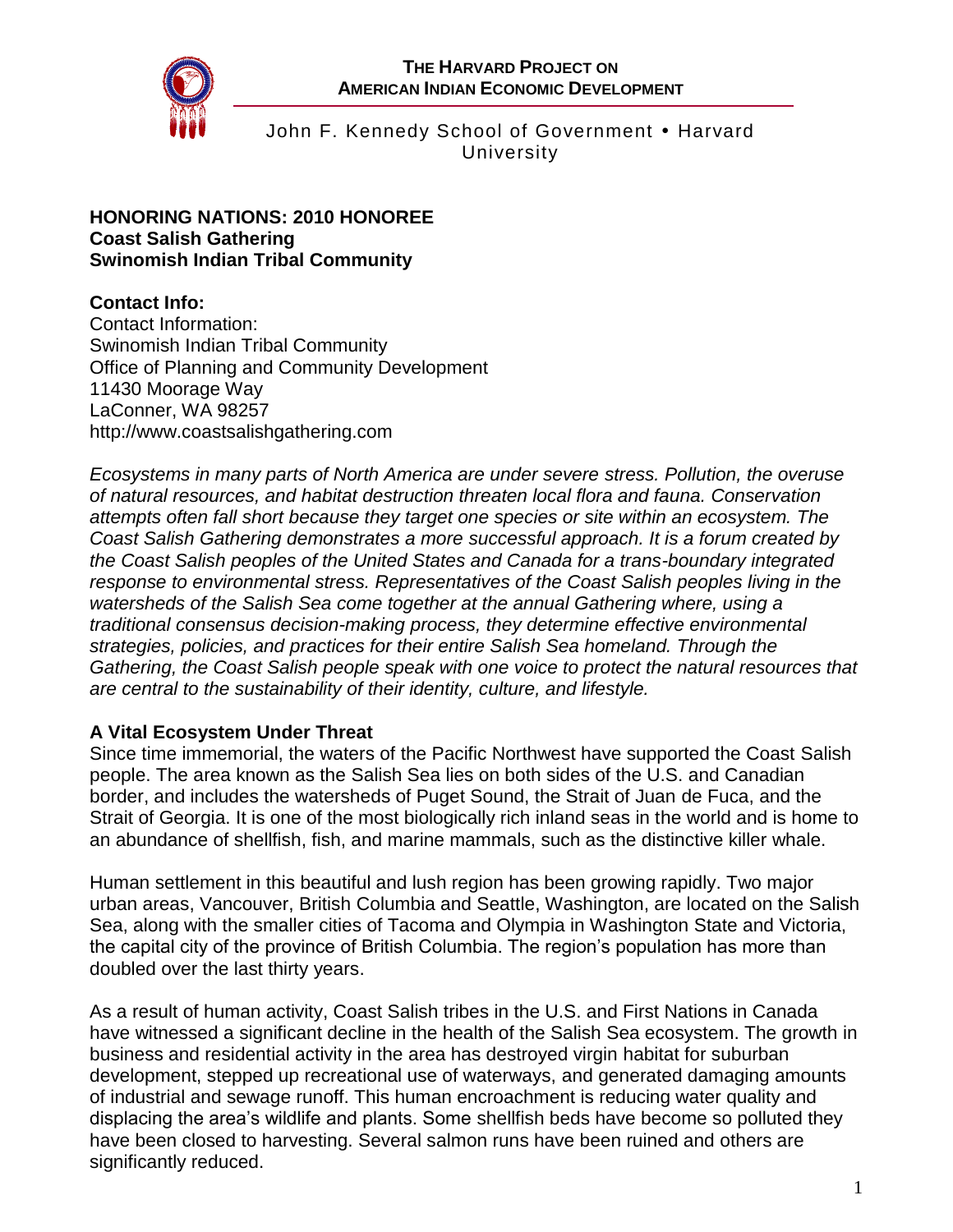For the Coast Salish people, the loss of the marine resources that their communities depend on for food and cultural traditions is devastating. The depletion of the Salish Sea impacts the physical health, economic well-being, and spiritual practices of their communities.

The Coast Salish people believe they have a sacred obligation to be good stewards of these resources. For a long time, however, they lacked an effective way to make concerns about their homeland heard. Because the management of human activity within the region falls under the jurisdiction of two countries, as well as state, provincial, and municipal governments, protecting the waters of the Salish Sea is fragmented and complicated from a governance point of view. Individual tribal communities also lacked clout with government officials because of their small populations. Although some government initiatives offered opportunities for public comment, the Coast Salish communities wanted to take a much more active and expansive role given the seriousness of the issues. What was missing was a way to make their collective voice heard in creating a broad plan to protect and restore the entire ecosystem.

## **A Traditional Gathering**

In the early 2000s, the U.S. Environmental Protection Agency and Environment Canada requested tribal and First Nation input on a trans-boundary planning agreement. Coast Salish leaders and elders decided they were "tired of being talked to" and would not participate in a non-Native style consultation. Instead, they proposed an environmental policy gathering along the lines of a traditional Coast Salish decision-making meeting that would bring leaders, elders, and officials together to build consensus on environmental policy for the Salish Sea area.

The first Coast Salish Gathering was held in 2005 with 175 attendees. Chiefs, Chairmen, elders, and staff from over 66 U.S. Coast Salish tribes and Canadian First Nations began a dialogue with key environmental agency officials from federal, provincial, and state governments on goals and plans for the Salish Sea. Since 2007, the Gatherings have been held yearly. They are led by a Steering Committee composed of twelve to seventeen Chiefs and Chairmen chosen by the Gathering. The Committee stays in close contact and meets face-to-face several times a year to keep momentum going. To encourage widespread participation, the member communities take turns hosting the Gathering. Funding for the meetings comes from a variety of sources, including the U.S. Environmental Protection Agency, Environment Canada, environmental organizations, and individual tribal communities. To date, over 1000 tribal and First Nation representatives have engaged in the Gatherings.

Each Coast Salish Gathering builds on the previous years' work. Following the initial Gathering, the Steering Committee drafted and later adopted a mission statement, declaring that the participants would work together and speak with one voice to protect the Salish Sea ecosystem "for the sustainability of our sacred inherent family rights and values that have been passed on to us by our ancestors." Subsequent Gatherings have developed policy recommendations, produced an environmental action plan, and identified short and long term goals. Priority issues include access to toxin-free traditional foods, adequate water quality and quantity, and collective climate change policies. The Gathering has also facilitated a partnership with the U.S. Geological Survey to monitor water quality in the Salish Sea during the annual Tribal Canoe Journey. Pairing modern equipment with traditional knowledge, the tribal canoes carry instruments to collect over 52,000 data points on the water, measuring factors like temperature, salinity, and turbidity. The data give the Coast Salish and their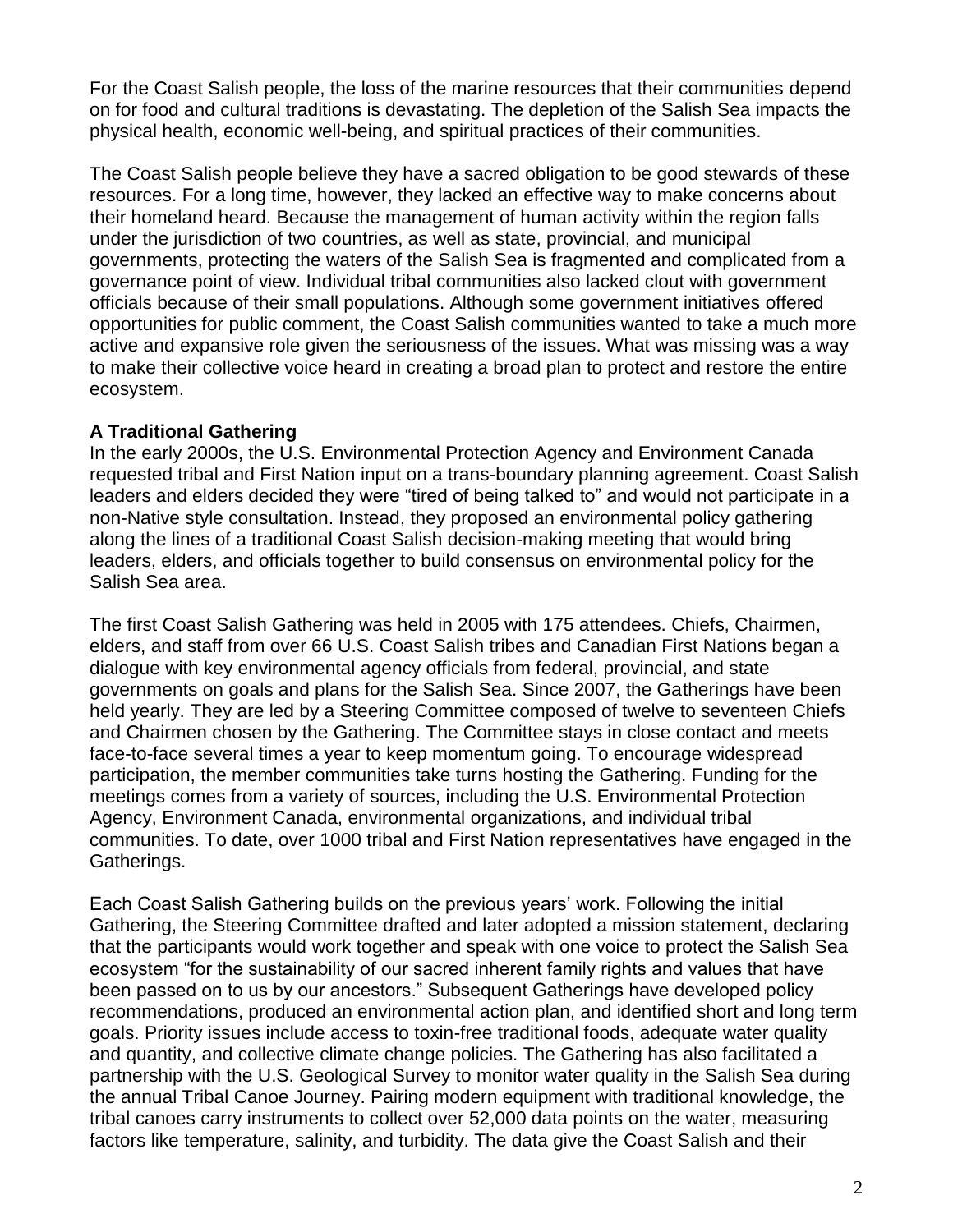partners scientific information to supplement traditional knowledge and community member observations about the health of the Salish Sea.

## **Finding One Voice**

The Coast Salish Gathering creates a unified front on environmental issues for communities whose voices were once fragmented by geography, history, and politics. Under the traditional consensus-driven model, each tribe and First Nation retains full sovereignty. The Gathering does not speak on their behalf but instead provides the opportunity to develop collective solutions that do not put the priorities of one community above another. By collaborating, the tribes and First Nations amplify their influence. As a result, other governments and organizations now treat Coast Salish nations as valued partners in federal, state, and provincial forums. In one remarkable turn-around, the influential bi-annual Puget Sound Georgia Basin Ecosystem Conference, which had not previously included Coast Salish people, now invites Gathering representatives to play key participatory roles in the proceedings.

At the most recent Gathering, Salish leaders presented in a plenary session on the topic of traditional ecological knowledge. The conference closed with a Coast Salish witnessing ceremony to cement joint ownership and identify critical participants who will acknowledge that they witnessed the event. These witnesses will vouch for the integrity of what happened and ensure that the community at large knows of the event and remembers it in the future.

Certainly, the active contribution of the Coast Salish tribes and First Nations enriches environmental policy in the region. Communities take a broad view of the health of the entire watershed. In an important success, the Coast Salish Gathering helped push for official recognition of the name "Salish Sea" by the U.S. Board of Geographic Names and the Geographical Names Board of Canada. This marks a positive movement toward future policy and science collaboration to address a vital ecosystem. The designation of the name is an historic acknowledgment of the Coast Salish spiritual, cultural, economic, and political connection to their lands and waterways since time immemorial.

The term is not only deeply symbolic of the connection of the Coast Salish people to the area but also reminds policy makers that what occurs in one part of the watershed impacts all of the species that depend on this inland sea. In a similar way, by insisting that the region be treated as an interconnected ecosystem, Coast Salish participation has facilitated crossjurisdictional collaborations between governments.

As the Coast Salish Gatherings have made crucial contributions towards safeguarding the Salish Sea, they also have had a profound impact on the communities involved. By facing the environmental crisis in a way that is faithful to Coast Salish traditions, the Gatherings have renewed familial relationships, thereby strengthening kinship ties. Participants enjoy traditional food, art work, and dancing. Discussions are often in the Coast Salish language and the meeting is accompanied by drumming and song. One participant notes that a course of action is often revealed by reflecting on how the problem would be spoken in Coast Salish and this deliberation provides clues or directions for action. Elders' reflections on the past and on what is being lost help focus the conversation on what must be preserved and protected. This real-world example of traditional consensus decision-making reaffirms the cultural ways of the Coast Salish and underlines their on-going relevance to dealing with today's problems.